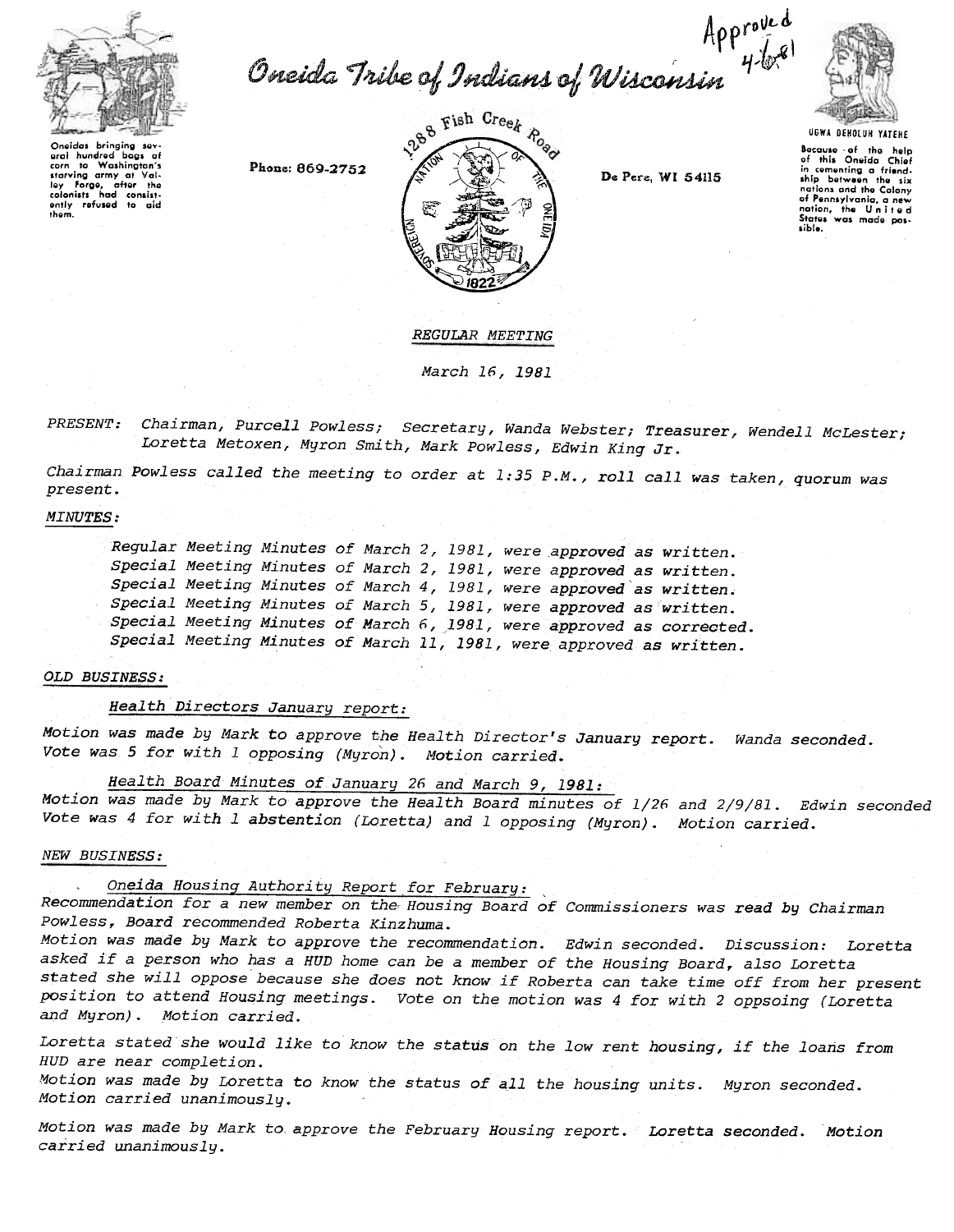Oneida T...  $3/16/8$ ;  $P$  $q$  $q$  $e$   $2'$  ... '\of Indians of Wisconsin

### NURSING HOME REPORT:

Motion was made by Loretta to approve the February Nursing Home report. Myron seconde Motion carried unanimously.

### BINGO REPORT:

Loretta asked Sandra Ninham if the bingo savings are put into interest bearing accounts. Sandra stated she will have to check with the Accounting Office on that. Motion was made by Edwin to approve the Bingo February report. Wanda seconded. Motion carried unanimously.

### KALIHWI SAKS REPORT AND PROPOSAL:

Rick stated the Secretary at Kalihwi Saks will be leaving and he will have trouble meeting the deadline in meeting the deadline. Rick explained the proposal to Gannette Newspaper Foundation for equipment, being, a composer, a floor model press and a Headline machine, the total funding request is \$20, 165.00.

Motion was made by Loretta to approve the proposal. Mark seconded. Motion carried unanimously

Motion was made by Mark to approve the January and February Kalihwi saks report. Wanda seconded. Motion carried unanimously.

Also in the Kalihwi saks report was policies for the 1981 tribal elections. Motion was made by Loretta to approve the suggested policies for the elections. Myron seconded. Discussion: Mark stated he thinks this is premature as the election is 4 months away. Vote on the motion was 5 for with 1 opposing (Mark). Motion carried.

# <u>LAND COMMITTEE MINUTES - March 3, 1981.</u>

Loretta stated that the format for the Public Hearing needs to be completed and a prepared statement also needs to be done.

Motion was made by Loretta that the form with revision of "do you live within the Res.boundarie be added to the format be approved and the statement be tabled. Wendell seconded. Motion carried unanimously.

### LAND COMMITTEE MINUTES OF March 9, 1981:

Motion was made by Mark to have the logs on the Margaret Summers tract cut up for fire wood. Edwin seconded. Vote was 4 for with 2 opposing (Loretta and Myron). Motion carried.

Motion was made by Mark to approve the recommendation that Frank Doxtater be authorized to cut wood for sale to Tribal members under 55 years of age at \$15.00 a face cord. Loretta seconded. Motion carried unanimously.

Motion was made by Wendell to approve the recommendation that a modification of Ben Vieau's land be two acres contingent on full payment on rental due the Tribe. Mark seconded. Motion carried unanimously.

Motion was made by Mark to approve Mike Schaepe's Februaru report. Wendell seconded. No one opposed, motion carried.

Motion was made by Mark to approve Chris Doxtator's January and February reports. Wendell seconded. Motion carried unanimously.

Mark stated he was not informed of the Land Committee meeting on March 11, 1981, and there were remarks that were made of him. Chris stated the March 11 minutes were not approved by the Land Committee and should not have been in the packet.

#### EOC FEBRUARY REPORT:

Motion was made by Loretta to approve the February EOC report. Wendell seconded. No one opposed, motion carried.

## OTDC PROGRESS REPORT FOR FEBRUARY:

-,loyd stated the warehouse is ready for inspection on Wednesday and Thursday. Motion was made by Mark to approve the February OTDC progress report. Wendell seconded Vote was 5 for with 1 opposing (Myron). Motion carried.